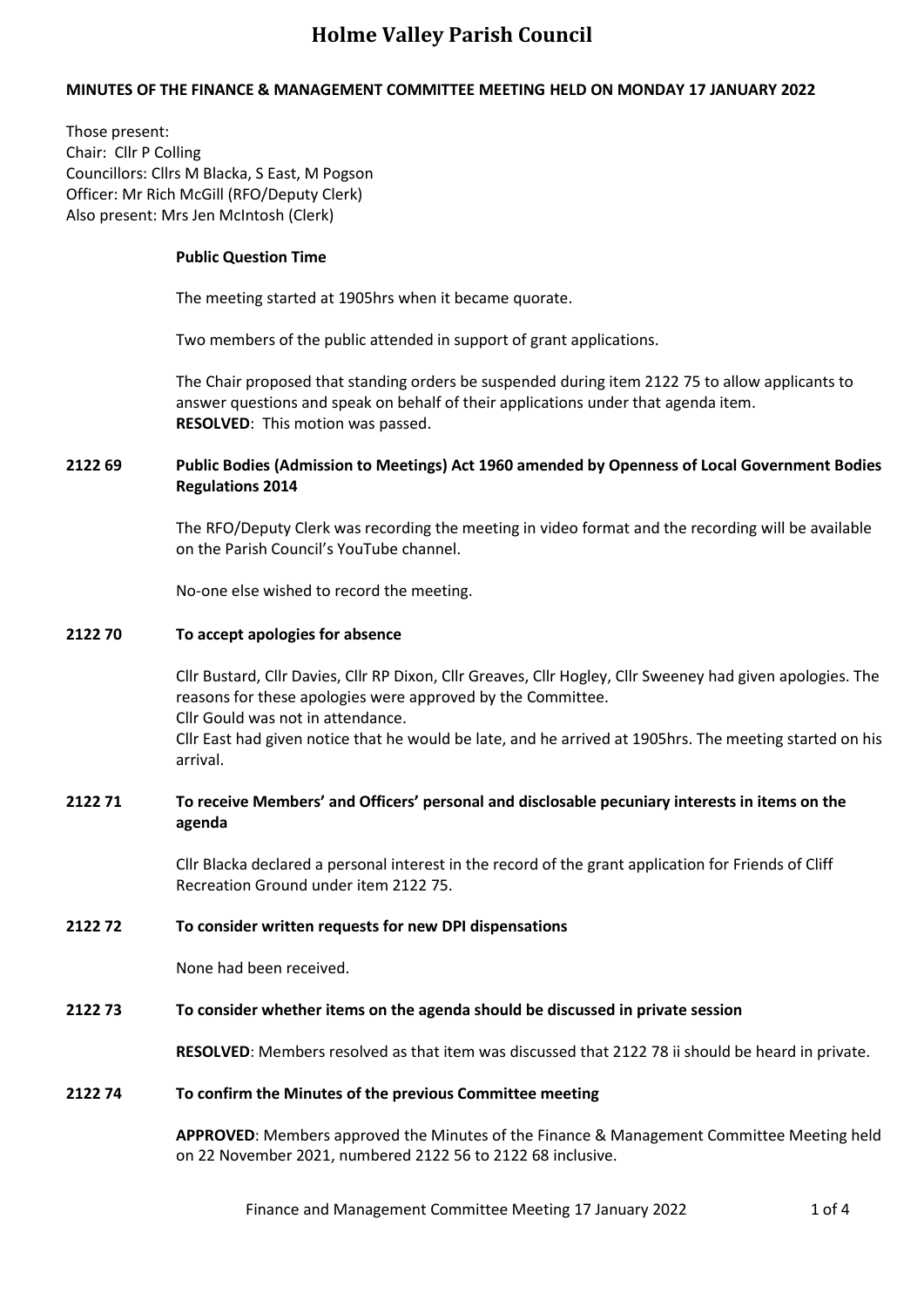### **2122 75 Applications for Grants**

The Committee considered three grant applications from public community groups. Both were considered as Finance and Management projects and events grants.

Standing Orders were suspended at this point to allow the applicants to discuss their applications.

#### **4405 Finance and Management Grants budget line (balance at the start of the meeting £11,385)**

- A. The Finance and Management Committee considered a grant application from Holmfirth Film Festival for £1000 towards venue hire and multi-festival promotions. **RESOLVED**: The Committee awarded Holmfirth Film Festival £1,000 for venue hire and multifestival promotions. The legal power for this would be Local Government (Miscellaneous Provisions Act) 1976 Section 19
- B. The Finance and Management Committee considered a grant application from Holme Valley Sharing Memories for £987 towards an art project for older people and people with disabilities. The grant would go towards artists, room hire, transportation, insurance, materials, volunteer expenses.

**RESOLVED**: The Committee awarded Sharing Memories £987 for the art project. The legal power for this would be Local Government (Miscellaneous Provisions Act) 1976 Section 19

C. The Finance and Management Committee considered a grant application from Honley Junior Football Club Under 7s for £350 for heavy-duty, pop-up gazebos. **RESOLVED**: The Committee awarded Honley Junior Football Club Under 7s £350 for their shelters. The legal power for this would be Local Government (Miscellaneous Provisions Act) 1976

Section 19

The remaining budget in 4405 Finance and Management Grants budget line would be £10,398.

The Parish Council had received an expression of interest form from Holme Village Community Centre Board of Trustees for £5000 towards a new electricity supply to the building. This was an expression of interest rather than a grant application. The RFO reported that Officers would have advised that the group submit an actual grant application, but timings disallowed this. There is currently only £2,017 in the Other Community Assets budget. Members considered options on how to manage this pending application. Options the Committee considered included:

1. To recommend that the Board of Trustees submits an application for £5000 in the new financial year.

2. That the Board of Trustees applies for the  $E2,000$  this financial year at the  $14<sup>th</sup>$  March meeting, and for £3000 in the new financial year.

3. To recommend to Council that the Other Community Assets earmarked reserve could be used, - currently holds £9,723, - and an amount be moved from the reserve onto the budget. 4. To recommend to a Council a virement from 4405 Finance and Management Grants.

**RESOLVED**: The Committee voted to recommend to the next meeting of Council to vire £5,000 from the earmarked reserve 323 EMR Community Assets - Others in the Home Valley. This currently holds £9,723, and this would be reduced to £4,723.

Finance and Management Committee Meeting 17 January 2022 2014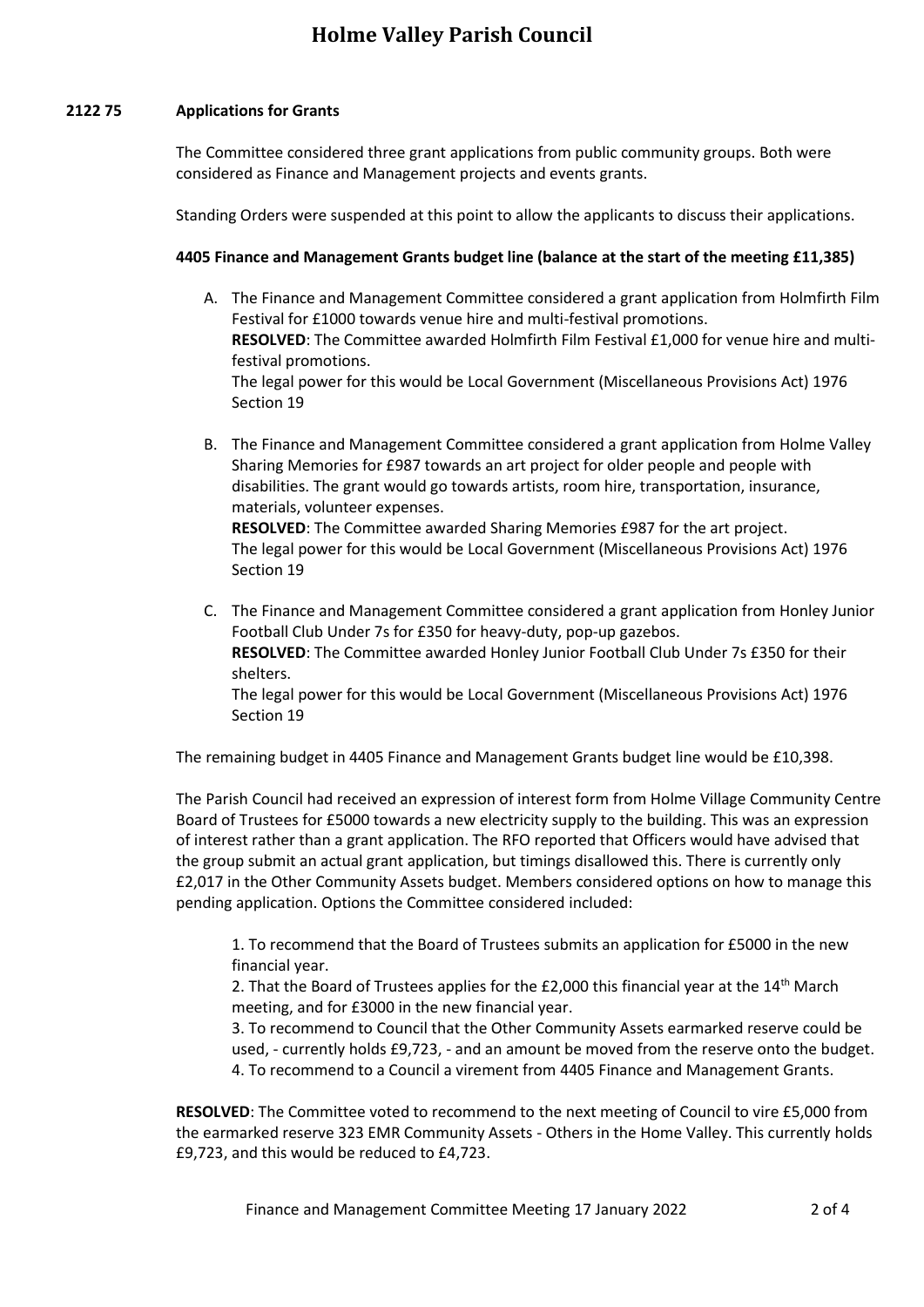# **2122 76 Accounts for Payment**

(1) **NOTED**: Members noted the expenditure of £37.50 from the Chairman of Council's expenses on flowers and a card for a Councillor who had been ill.

(2) **NOTED**: Members noted the completed Lists of Payments for November and December 2021. (3) Members considered the pending transactions of the Schedule of Payments for January 2021 month-to-date.

**RESOLVED**: The Schedule of Payments for January month-to-date was approved.

# **2122 77 Financial Statements**

**NOTED**: Members noted the following accounting summaries as detailed below:

# For November 2021:

- (1) Bank Reconciliations All Accounts (to end 30 November 2021)
- (2) Cash Books All Accounts Receipts and Payments (to end 30 November 2021)
- (3) Trial Balance (to end 30 November 2021)
- (4) Detailed Income and Expenditure by Budget Heading (YTD Budget Report to end 30 November 2021)
- (5) Cash and Investment Reconciliation (to end 30 November 2021)
- (6) Earmarked Reserves (to end 30 November 2021)
- (7) VAT Return quarter to date

### **2122 78 Tenancies**

i. **NOTED**: Following the Committee's prior approval of the revised costs of tenancies, the Committee noted that the RFO/Deputy Clerk would be preparing the tenancy packs for 2022-23 for distribution in February 2022.

**RESOLVED**: The next item was heard in private session, approved at this stage.

ii. **NOTED:** Members noted the Deputy Clerk's report on the Gartside building.

**NOTED:** Members noted that the RFO/Deputy Clerk has submitted the Building Control Application regarding the fitting out of the shop within the Gartside Building.

# **2122 79 Revised Tax Base, new Precept calculations and revised Holme Valley Parish Council Budget for 2022-23**

- a. **NOTED**: Members noted that Kirklees Council had submitted the new tax base calculation for 2022-23 for the Holme Valley.
- b. **RESOLVED**: The Committee approved the recommendation to Council of the revised Precept and Charge based on the new tax base calculation. The increased tax base means that the Precept and Special Expenses Grant will increase. The revised Precept for 2022-23 will be £282693. The revised Special Expenses Grant will be £3328

These calculations would also be forwarded by the RFO/Deputy Clerk to Kirklees at this stage as draft Precept figures as requested by Amy Whibley, Senior Finance Officer.